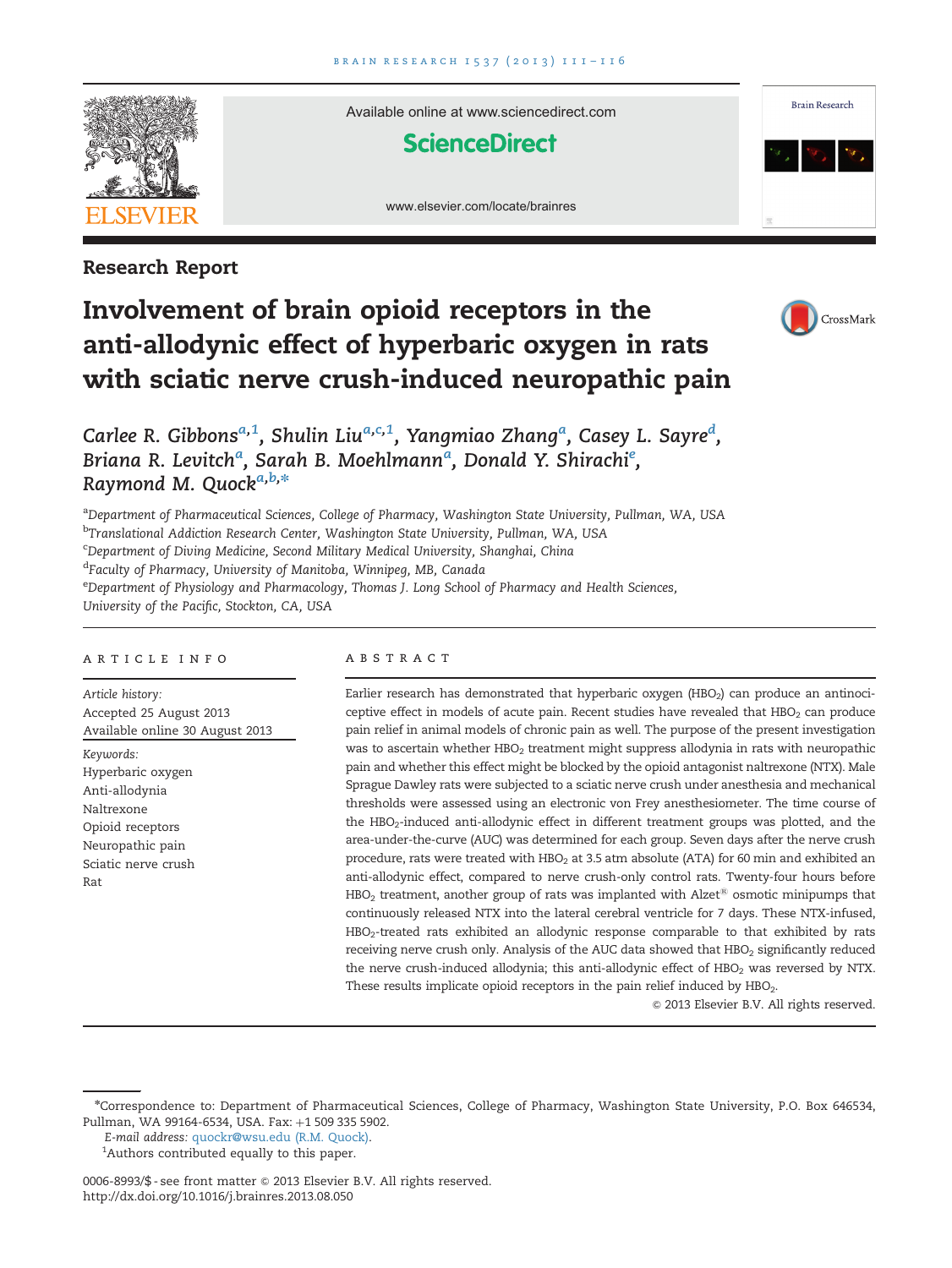#### 1. Introduction

Inadequate management of pain may result in poor clinical outcomes and reduced quality of life for the patient. Effective treatment of chronic pain, in particular, presents a challenge to modern medicine. Pain relief is not an approved clinical indication of  $HBO<sub>2</sub>$  treatment [\(Gesell, 2008\)](#page-4-0). Nonetheless, there is evidence that hyperbaric oxygen (HBO<sub>2</sub>) treatment can mitigate both acute and chronic pain. There are observations in the literature that  $HBO<sub>2</sub>$  treatment can reduce pain in clinical patients who are afflicted with various chronic pains, including complex regional pain syndrome (CRPS) ([Peach, 1995](#page-5-0); [Tuter](#page-5-0) [et al., 1997;](#page-5-0) [Kiralp et al., 2004](#page-4-0)), idiopathic trigeminal neuralgia ([Gu et al., 2012\)](#page-4-0), fibromyalgia ([Yildiz et al., 2004\)](#page-5-0), migraine ([Wilson et al., 1998\)](#page-5-0), cluster headache [\(Di Sabato et al., 1993\)](#page-4-0) and other painful conditions [\(Dall'Era et al., 2006](#page-4-0); [Jones et al.,](#page-4-0) [2006](#page-4-0); [Handschel et al., 2007\)](#page-4-0).

Experimentally,  $HBO<sub>2</sub>$  treatment can reduce allodynia in rats with peripheral nerve injuries ([Thompson et al., 2010](#page-5-0); [Li et al., 2011](#page-4-0); [Gu et al., 2012;](#page-4-0) [Zhang et al., 2012\)](#page-5-0) and experimental arthritis [\(Warren et al., 1979](#page-5-0); [Wilson et al., 2006,](#page-5-0) [2007\)](#page-5-0). Research from our laboratory demonstrated that HBO<sub>2</sub> treatment effectively reduced pain in animal models of acute pain ([Ohgami et al., 2009;](#page-4-0) [Zelinski et al., 2009a](#page-5-0); [Chung et al., 2010](#page-4-0); [Quock et al., 2011\)](#page-5-0). Our results from these experiments show that  $HBO<sub>2</sub>$ -induced antinociception is significantly attenuated by the opioid antagonist naltrexone (NTX). Hence, we concluded that  $HBO<sub>2</sub>$  treatment might lead to activation of central opioid receptors that can modulate pain.

The purpose of the present investigation was to determine whether the pain-relieving effect of  $HBO<sub>2</sub>$  treatment in chronic pain might also involve a central opioid pain-relieving mechanism.

#### 2. Results

#### 2.1. Time course of the mechanical threshold

Fig. 1 compares the time course of the normalized mechanical thresholds in different treatment groups: control; nerve crush (NC) alone; nerve crush followed seven days later by a 60-min HBO<sub>2</sub> treatment at 3.5 atm absolute (ATA) (NC+HBO<sub>2</sub>); nerve crush followed six days later by implantation of a continuously-releasing NTX osmotic minipump and, on the seventh day, by a 60-min  $HBO<sub>2</sub>$  treatment at 3.5 ATA  $(NC+NTX+HBO<sub>2</sub>).$ 

Mechanical thresholds temporarily increased in all three NC groups following the nerve crush procedure but started to decrease by day 4 after NC. Compared to the control group, the thresholds of the NC group continued to fall until stabilizing at approximately 40% lower than the control threshold. Treatment with  $HBO<sub>2</sub>$  on day 7 was followed by an increase in the mechanical threshold back to levels comparable to the control group. In rats implanted with NTX-releasing minipumps on day 6 followed by  $HBO<sub>2</sub>$  treatment on day 7, the mechanical threshold approximated that of the NC only group.

Monitoring of the mechanical thresholds continued up to 29 days following NC. At that time, the thresholds of the



Fig. 1 – Time course of normalized mechanical thresholds of rats following: ●, control; ▲, nerve crush (NC) alone; ■, nerve crush followed seven days later by a 60-min  $HBO<sub>2</sub>$  treatment at 3.5 ATA (NC+HBO<sub>2</sub>); and  $\Box$ , nerve crush followed six days later by implantation of a continuously-releasing naltrexone osmotic minipump and, on the seventh day, by a 60-min HBO<sub>2</sub> treatment at 3.5 ATA (NC+NTX+HBO<sub>2</sub>). All mechanical thresholds were normalized to averaged baseline thresholds on day 0. Each symbol represents the mean +/- SEM of the response of 8–9 rats per group.



Fig. 2 – AUCs of changes in mechanical threshold. Each bar represents the mean AUC and each vertical line represents the SEM of 8-9 rats per group. Significance of difference:  $*, P < 0.05$ , compared to the control group;  $\S$ ,  $P < 0.05$ , compared to NC group; and  $t$ ,  $P < 0.05$ , compared to NC+HBO<sub>2</sub> (one-way ANOVA and post-hoc Bonferroni's multiple comparison test).

control and  $NC+HBO<sub>2</sub>$  groups were in one cluster within 10% of the starting threshold, and the thresholds of the NC only and NC+NTX+HBO<sub>2</sub> groups were in another cluster 40–50% lower than the original threshold on day 0.

#### 2.2. AUCs of changes in mechanical thresholds

Fig. 2 compares the area under the curve (AUC) of the four different treatment groups. The AUC of the mechanical threshold to allodynia of the NC group was significantly lower as compared to that of the untreated control group (P<0.05). Treatment with  $HBO<sub>2</sub>$  significantly increased the AUC as compared to that of the NC control ( $P < 0.05$ ) and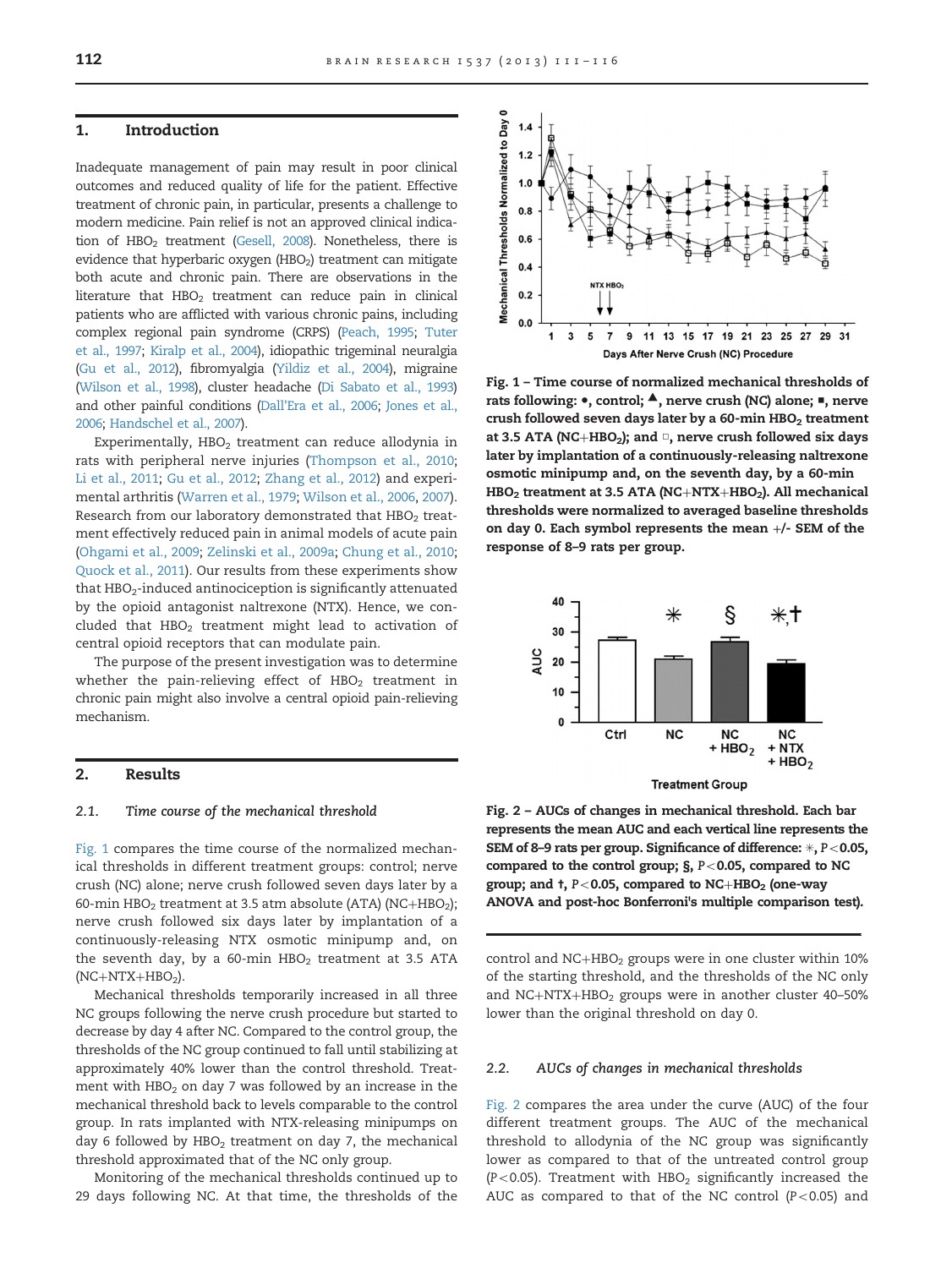returned the AUC of the mechanical threshold back to that of the untreated control level, i.e., an anti-allodynic effect.

However, when NTX, a nonspecific opiate antagonist, was administered by continuous i.c.v. minipump infusion, the treatment completely blocked the anti-allodynic effect of  $HBO<sub>2</sub>$  (F = 8.93, P = 0.0002).

# 3. Discussion

There are reports that  $HBO<sub>2</sub>$  treatment effectively relieved neuropathic pain in rats with peripheral nerve injury. [Thompson et al. \(2010\)](#page-5-0) demonstrated that  $HBO<sub>2</sub>$  treatment could cause antinociception in two rat models of neuropathic pain, ligation of the L5 spinal nerve and chronic constriction injury (CCI) of the sciatic nerve. Rats were treated for 90 min with HBO<sub>2</sub> at 2.4 ATA daily for 14 consecutive days. HBO<sub>2</sub> treatment clearly improved mechanical thresholds (i.e., less hypersensitivity during the two weeks of treatment and for up to five days following the last  $HBO<sub>2</sub>$  treatment). Based on evidence that  $HBO<sub>2</sub>$  reduced carrageenan-induced inflammation ([Sümen et al., 2001](#page-5-0); [Wilson et al., 2006\)](#page-5-0), it was posited that  $HBO<sub>2</sub>$  reduced inflammation-associated neuropathic pain through this anti-inflammatory action. [Wilson et al. \(2007\)](#page-5-0) also demonstrated that  $HBO<sub>2</sub>$  treatment was equieffective with aspirin in reducing both joint inflammation and hyperalgesia in rats following intraarticular injection of carrageenan.

[Li et al. \(2011\)](#page-4-0) subjected rats to daily  $HBO<sub>2</sub>$  treatment at 2.4 ATA for 60 min for seven days following CCI of the sciatic nerve. Mechanical and cold allodynia responses on days 4 and 7 after CCI were significantly reduced in rats that received HBO<sub>2</sub> treatment. CCI-induced hyperalgesia and allodynia is generally associated with increased levels of tumor necrosis factor (TNF)-α ([George et al., 2000](#page-4-0)) and interleukin (IL)-1β [\(George et al., 2004](#page-4-0)). Sciatic nerve homogenates from HBO2-treated rats contained significantly reduced levels of TNF- $\alpha$  but not IL-1 $\beta$  on days 4 and 7 after CCI, suggesting that reduced production of TNF- $\alpha$  might contribute to HBO<sub>2</sub>induced relief of neuropathic pain ([Li et al., 2011](#page-4-0)).

More recently, [Gu et al. \(2012\)](#page-4-0) conducted similar experiments in rats with CCI of the sciatic nerve. Rats were treated with  $NBO<sub>2</sub>$ (normobaric 100% oxygen), HBA (hyperbaric air) and  $HBO<sub>2</sub>$  at 1.5, 2.0 or 3.0 ATA for daily 70-min treatments on seven consecutive days. HBO<sub>2</sub> but not NBO<sub>2</sub> or HBA treatment significantly lowered the severity and shortened the duration of thermal hyperalgesia as well as mechanical allodynia. In both situations, 3.0 ATA but not 1.5 or 2.0 ATA HBO<sub>2</sub> produced significant pain relief. CCI caused induction of c-Fos and activation of astrocytes in the dorsal horn neurons of the spinal cord ipsilateral to the nerve injury. Both the early  $HBO<sub>2</sub>$  treatment and the late  $HBO<sub>2</sub>$ treatment attenuated the c-Fos induction as well as the astrocyte activation [\(Gu et al., 2012](#page-4-0)). CCI caused significant elevation in amounts of phosphorylated protein levels of NMDA receptor subtypes NR1 (pNR1) and NR2B (pNR2), extracellular signalregulated kinases (pERK), calmodulin-dependent kinase II (pCaMKII) and cAMP response element-binding (pCREB) protein. HBO<sub>2</sub> treatment starting early after the CCI procedure reversed all these changes except for pNR1.

In previous research from our laboratory, we reported that  $HBO<sub>2</sub>$  treatment could produce relief of acute pain in a

time-dependent manner in the glacial acetic acid-induced abdominal constriction test. Mice treated with an i.p. injection of glacial acetic acid then placed into a hyperbaric chamber exhibited a reduced number of abdominal constrictions during a 6-min observation period under HBO<sub>2</sub> at 3.5 ATA [\(Ohgami et al., 2009;](#page-4-0) [Quock et al., 2011\)](#page-5-0).

When mice were subjected to  $HBO<sub>2</sub>$  treatment for 60 min, the antinociceptive state persisted for at least 90 min after treatment before gradually subsiding ([Zelinski et al., 2009a](#page-5-0)). Mice that received four daily 60-min HBO<sub>2</sub> treatments exhibited an unu-sually long-lasting biphasic antinociceptive effect ([Chung et al.,](#page-4-0) [2010\)](#page-4-0). There was an early-phase antinociceptive response that lasted approximately 6 h before dissipating by 12 h. However, a late-phase antinociceptive response re-emerged at 24 h and peaked five days after the last HBO<sub>2</sub> treatment which lasted for up to three weeks.

The present results show that a single 60-min  $HBO<sub>2</sub>$ treatment caused a rapid increase in mechanical threshold that was maintained at the same level as the control group through day 29 after NC. This improvement in the mechanical threshold occurred despite the fact that the implanted minipump was depleted of NTX by day 13. This suggests a long term consequence of opioid receptor blockade during and immediately after the  $HBO<sub>2</sub>$  treatment. This is reminiscent of a previous observation that naltrexone blockade of opioid receptors during the 4-day window of  $HBO<sub>2</sub>$  treatment antagonized the late-phase of  $HBO<sub>2</sub>$ -induced antinociception two weeks after the last  $HBO<sub>2</sub>$  treatment [\(Chung et al., 2010](#page-4-0)).

The findings of this study are also consistent with these earlier results that implicate an involvement of a central opioid mechanism in the antinociceptive effects of HBO<sub>2</sub>. The antinociceptive effect observed 90-min after a 60-min HBO2 treatment at 3.5 ATA was abolished by i.p. pretreatment with NTX ([Zelinski et al., 2009a\)](#page-5-0). The early-phase antinociception that occurs 3 h after the last of four daily 60-min  $HBO<sub>2</sub>$ treatments was also significantly antagonized by i.c.v. pretreatment with NTX. Other results show that  $HBO<sub>2</sub>$ -induced antinociception is sensitive to antagonism by norbinaltorphimine, a κ opioid antagonist ([Portoghese et al., 1987](#page-5-0)), and rabbit antiserum against dynorphin<sub>1-17</sub>, an endogenous κ opioid ligand [\(Chavkin et al., 1982\)](#page-4-0). This suggested that  $HBO<sub>2</sub>$ -induced antinociception in the mouse abdominal constriction test involves stimulated neuronal release of dynorphin $_{1-17}$ , which then activates brain κ opioid receptors.

The results of the present study strongly implicate brain opioid receptors are involved but the specific subtype is unclear because of the nonselective nature of NTX blockade of opioid receptors. But it is clear that opioid receptors are probably implicated in the anti-allodynic effect of  $HBO<sub>2</sub>$  on allodynia induced in rats by peripheral nerve injury. The continuous infusion of NTX into the lateral cerebral ventricle indicates that the site of these opioid receptors is central but does not identify a specific brain site. Within the brain, high densities of opioid receptors are located in the limbic system (septum and hippocampus), corpus striatum, hypothalamus, periaqueductal gray (PAG), nucleus raphe magnus (NRM), and dorsal raphe of the rostral ventral medulla [\(Mansour et al., 1987\)](#page-4-0).

Earlier investigations have shown involvement of opioid receptors in the arcuate nucleus of the anterior hypothalamus and PAG in analgesia elicited by defeat in a social conflict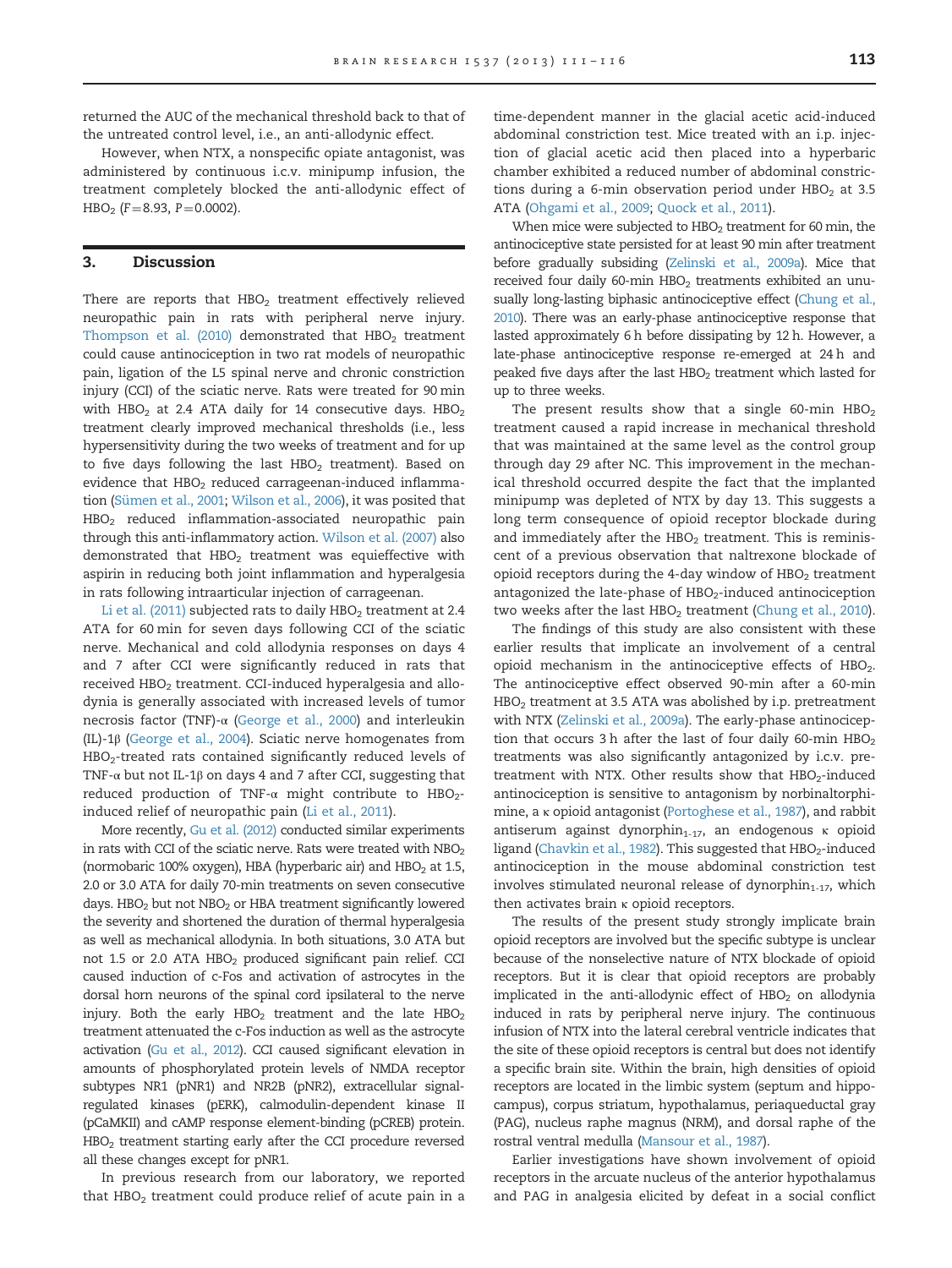model [\(Miczek et al., 1985\)](#page-4-0). The arcuate nucleus of the anterior hypothalamus contains proopiomelanocortin (POMC) neurons that project to the PAG [\(Pilcher et al., 1988\)](#page-5-0), which, in turn, plays a vital role in descending antinociceptive pathways ([Heinricher et al., 2009](#page-4-0)). In a previous study, our laboratory has demonstrated that the anesthetic gas nitrous oxide may stimulate a neuronal release of β-endorphin from central sites ([Zelinski et al., 2009b](#page-5-0)), including the arcuate nucleus and PAG ([Ohgami et al., 2010\)](#page-4-0) to produce an acute antinociceptive effect in the rat hot plate test [\(Hara et al., 1994](#page-4-0)).  $HBO<sub>2</sub>$ -induced antinociception may also involve this arcuate–PAG pathway.

In summary, the central infusion of an opioid receptor blocker disrupts the antiallodynic effect of  $HBO<sub>2</sub>$  in rats with peripheral nerve injury. While not precluding the possible contribution of a peripheral anti-inflammatory action of  $HBO<sub>2</sub>$ to the relief of neuropathic pain, these findings further support our contention that  $HBO<sub>2</sub>$  also activates a centrallymediated, pain-modulating pathway.

# 4. Conclusion

 $HBO<sub>2</sub>$  treatment causes an anti-allodynic effect in rats with sciatic nerve crush-induced neuropathic pain. The reversal of the anti-allodynic effect by centrally-administered NTX suggests that brain opioid mechanisms may be involved in the relief of neuropathic pain induced by  $HBO<sub>2</sub>$ .

# 5. Experimental procedures

#### 5.1. Animals

Male S/A albino rats, 160–180 g, were purchased from Simonsen Laboratories (Gilroy, CA) and used in this research. Experiments were approved by the Washington State University Institutional Animal Care and Use Committee (IACUC) with post-approval review and carried out in accordance with The Guide for the Care and Use of Laboratory Animals, 8th Edition (National Academies Press, Washington, DC, 2010). All measures to minimize pain or discomfort were taken by the investigators, including prophylaxis of post-operative pain (meloxicam) and infection (ampicillin).

Rats were individually housed in plastic cages in the Wegner Hall Vivarium at Washington State University with access to food and water ad libitum. The facility, which is accredited by the Association for Assessment and Accreditation of Laboratory Animal Care (AAALAC), was maintained on a 12-h light:dark cycle (lights on 07:00–19:00 h) under standard conditions (22 $\pm$ 1 °C room temperature, 33% humidity). Rats were kept in the holding room for at least four days after arrival in the facility for acclimation prior to use.

#### 5.2. Sciatic nerve crush procedure

The sciatic nerve crush procedure was carried out under anesthesia with ketamine (100 mg/kg, i.m.) and xylazine (7.5 mg/kg, i.m.). Prior to surgery, the skin of the right hind limb was shaved and sterilized with 10% povidone iodine solution. An incision was made through the skin on the posterior thigh,

and the muscle was blunt-dissected to expose the right sciatic nerve. The nerve was crushed with a pair of forceps for 10 s then crushed again at a  $180^\circ$  angle for another 10 s. In control animals, the sciatic nerve was exposed in identical manner but was not subjected to crush. At the end of surgery, the incised skin was closed with two wound clips. Rats received i.m. injections of ampicillin and meloxicam for prophylaxis of post-surgical infection and pain. After seven days, rats were subjected to  $HBO<sub>2</sub>$  treatment (3.5 ATA for 60 min) and allodynia was assessed for at least 25 days.

#### 5.3. Assessment of allodynia

Allodynia was assessed in Plexiglas $^{\circledR}$  test chambers (dimensions 21 cm  $L \times 21$  cm  $W \times 25$  cm H) mounted atop a sheet of galvanized steel mesh (hardware cloth) mounted at a height of 24 cm to allow access to the rats' paws from underneath. Rats were acclimated to the test chambers for 45 min before testing. An electronic von Frey anesthesiometer (Stoelting, Wood Dale, IL) was used to provoke a flexion reflex followed by a flinch response, and the mechanical threshold pressure was recorded. Assessments were carried out in triplicate at 5-min intervals. The mechanical threshold was measured every other day starting five days before nerve crush surgery; the three data were averaged to arrive at the baseline.

#### 5.4. Exposure to hyperbaric oxygen  $(HBO<sub>2</sub>)$

Rats were placed in individual standard mouse cages (dimensions 27 cm  $L \times 17$  cm  $W \times 12$  cm H), two of which were inserted inside a B-11 research hyperbaric chamber (Reimers Systems, Inc., Lorton, VA) as previously described ([Ohgami](#page-4-0) [et al., 2008](#page-4-0)). The chamber was ventilated with 100%  $O_2$ , U.S.P. (A-L Compressed Gases Inc., Spokane, WA) at a flow rate of 20 L/min to minimize  $CO<sub>2</sub>$  accumulation. The pressure within the cylindrical clear acrylic chamber (28 cm diameter  $\times$  56 cm L) was increased from 1.0–3.5 ATA over 2 min. The pressure was held at 3.5 ATA for 60 min. The animals breathed spontaneously during  $HBO<sub>2</sub>$  treatment. After completion of the  $HBO<sub>2</sub>$  exposure, the chamber was decompressed over 2–3 min.

Under the conditions of a small, sealed hyperbaric chamber, it was not possible to quantify the  $CO<sub>2</sub>$  in the chamber. However, a Model 602-3 POET II anesthesia monitor (Criticare Systems, Waukesha, WI) failed to detect any  $CO<sub>2</sub>$  when the sample probe was inserted into the outlet of the hyperbaric chamber.

Control groups of rats were exposed to room air at 1.0 ATA (absence of 100%  $O<sub>2</sub>$  and 3.5 ATA). Preliminary experiments demonstrated that neither 100%  $O_2$  nor 3.5 ATA alone produced any antinociceptive effect; only the combination of 100%  $O_2$  and 3.5 ATA evoked an antinociceptive response ([Liu et al., 2013;](#page-4-0) Liu et al., unpublished manuscript under review).

# 5.5. Surgery for continuous intracerebroventricular delivery of drug

On the day prior to  $HBO<sub>2</sub>$  treatment, rats were anesthetized with ketamine (100 mg/kg, i.m.) and xylazine (7.5 mg/kg, i.m.).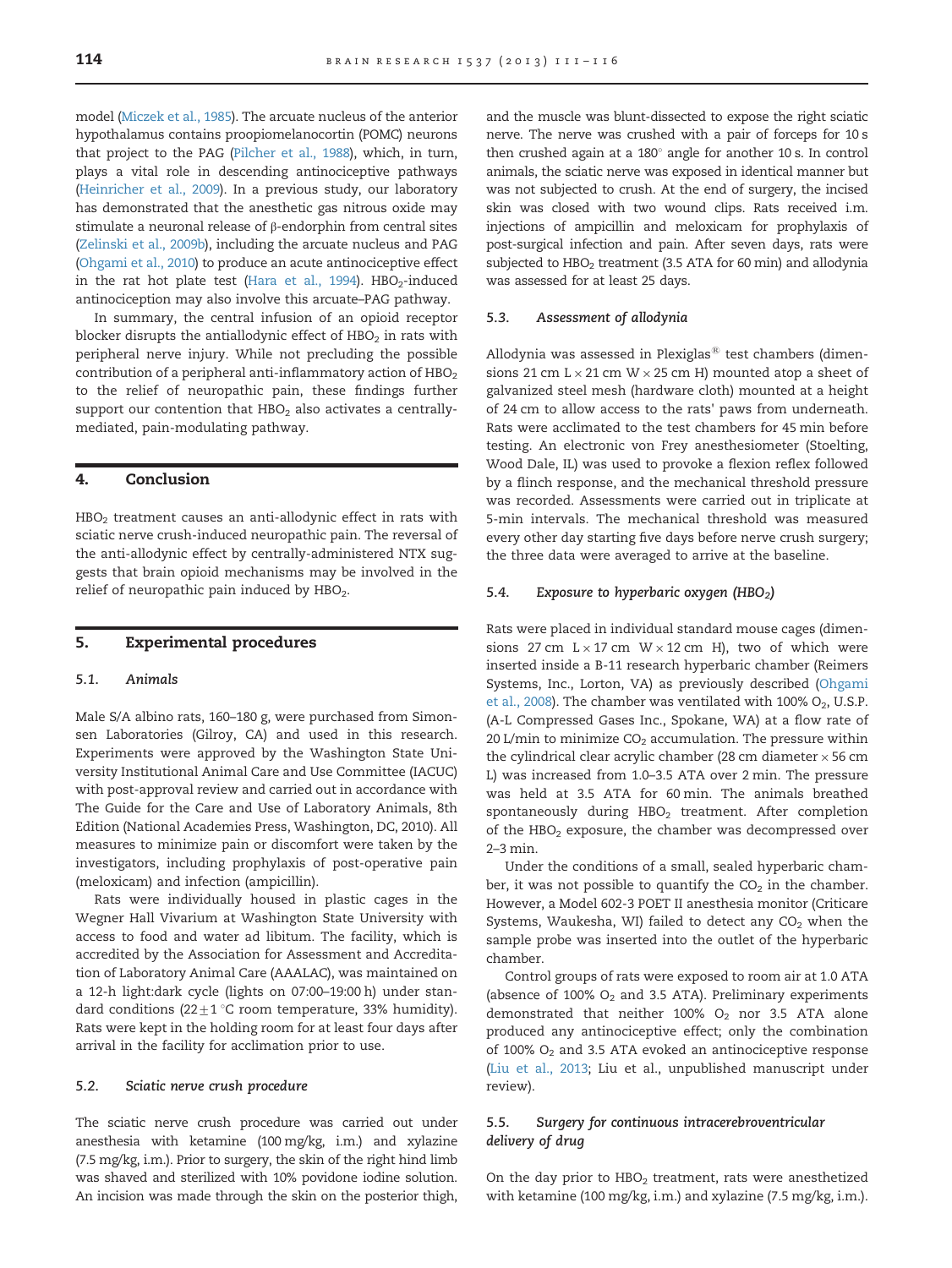<span id="page-4-0"></span>Rats were mounted in a stereotaxic headholder (Cartesian Research, Inc., Sandy, OR), and brain infusion cannulae (Alza, Cupertino, CA) were implanted into the right lateral cerebral ventricle at stereotaxic coordinates -1.00 mm AP, 1.5 mm ML and 2.00 mm DV, relative to bregma (Paxinos and Watson, 2007). Each brain infusion cannula consisted of a 12.8-mm length of 28-G stainless steel tubing embedded in a polycarbonate pedestal that was secured to the skull with screws and dental cement. A side connector protruded from the pedestal and was connected to a dorsally subcutaneously implanted Alzet<sup>®</sup> osmotic minipump model 1007D (100- $\mu$ l reservoir,  $0.5+0.1$  μl/hr pumping rate, delivers for up to one week) with polyvinylchloride tubing. The concentration of NTX stored in each minipump was 2.0 mg/ml. The osmotic minipumps were connected to the brain infusion cannula 24 h prior to the first HBO<sub>2</sub> treatment and allowed to deliver their content over the next seven days. The incision was closed with a wound clip.

#### 5.6. Drugs

Naltrexone hydrochloride (NTX) was purchased from Tocris Bioscience (Ellisville, MO). NTX was freshly prepared in 0.9% physiological saline solution. Meloxicam (MetaCam®, Boehringer Ingelheim, Ridgefield, CT) and ampicillin (Apothecon $\mathcal{B}$ , Princeton, NJ) were used for post-operative prophylaxis of post-operative pain and infection. The doses were 2.0 mg/kg meloxicam and 100 mg/kg ampicillin administered i.m.

#### 5.7. Statistical analysis of data

To assess differences in mechanical thresholds between treatment groups, all mechanical thresholds were normalized to average baseline thresholds on day 0. Areas under the curves (AUC) were calculated according to the linear trapezoidal rule and analyzed by analysis of variance (ANOVA) and post-hoc Bonferroni's multiple comparison test.

# Acknowledgments

This research was supported by NIH Grants GM-77153 and AT-007222 and the Allen I. White Distinguished Professorship from Washington State University.

# references

- [Chavkin, C., James, I.F., Goldstein, A., 1982. Dynorphin is a speci](http://refhub.elsevier.com/S0006-8993(13)01187-6/sbref1)fic endogenous ligand of the κ[-opiate receptor. Science 215,](http://refhub.elsevier.com/S0006-8993(13)01187-6/sbref1) 413–[415.](http://refhub.elsevier.com/S0006-8993(13)01187-6/sbref1)
- [Chung, E., Zielinski, L.M., Ohgami, Y., Shirachi, D.Y., Quock, R.M.,](http://refhub.elsevier.com/S0006-8993(13)01187-6/sbref2) [2010. Hyperbaric oxygen treatment induces a 2-phase](http://refhub.elsevier.com/S0006-8993(13)01187-6/sbref2) [antinociceptive response of unusually long duration in mice.](http://refhub.elsevier.com/S0006-8993(13)01187-6/sbref2) [J. Pain 11, 847](http://refhub.elsevier.com/S0006-8993(13)01187-6/sbref2)–853.
- [Dall'Era, M.A., Hampson, N.B., His, R.A., Madsen, B., Corman, J.M.,](http://refhub.elsevier.com/S0006-8993(13)01187-6/sbref3) [2006. Hyperbaric oxygen therapy for radiation induced](http://refhub.elsevier.com/S0006-8993(13)01187-6/sbref3) [proctopathy in men treated for prostate cancer. J. Urol. 176,](http://refhub.elsevier.com/S0006-8993(13)01187-6/sbref3) 87–[90.](http://refhub.elsevier.com/S0006-8993(13)01187-6/sbref3)
- [Di Sabato, F., Fusco, B.M., Pelaia, P., Giacovazzo, M., 1993.](http://refhub.elsevier.com/S0006-8993(13)01187-6/sbref4) [Hyperbaric oxygen therapy in cluster headache. Pain 52,](http://refhub.elsevier.com/S0006-8993(13)01187-6/sbref4) 243–[245.](http://refhub.elsevier.com/S0006-8993(13)01187-6/sbref4)
- [George, A., Buehl, A., Sommer, C., 2004. Wallerian degeneration](http://refhub.elsevier.com/S0006-8993(13)01187-6/sbref5) [after crush injury of rat sciatic nerve increases endo- and](http://refhub.elsevier.com/S0006-8993(13)01187-6/sbref5) [epineurial tumor necrosis factor alpha protein. Neurosci. Lett.](http://refhub.elsevier.com/S0006-8993(13)01187-6/sbref5) [372, 215](http://refhub.elsevier.com/S0006-8993(13)01187-6/sbref5)–219.
- [George, A., Marziniak, M., Schafers, M., Toyka, K.V., Sommer, C.,](http://refhub.elsevier.com/S0006-8993(13)01187-6/sbref6) [2000. Thalidomide treatment in chronic constrictive](http://refhub.elsevier.com/S0006-8993(13)01187-6/sbref6) [neuropathy decreases endoneurial tumor necrosis factor](http://refhub.elsevier.com/S0006-8993(13)01187-6/sbref6)[alpha, increases interleukin-10 and has long-term effects on](http://refhub.elsevier.com/S0006-8993(13)01187-6/sbref6) [spinal cord dorsal horn met-enkephalin. Pain 88, 267](http://refhub.elsevier.com/S0006-8993(13)01187-6/sbref6)–275.
- [Gesell, L.B. \(Ed.\), 2008. The Hyperbaric Oxygen Therapy](http://refhub.elsevier.com/S0006-8993(13)01187-6/sbref7) [Committee Report: Indications and Results 12th Ed. Undersea](http://refhub.elsevier.com/S0006-8993(13)01187-6/sbref7) [and Hyperbaric Medical Society, Durham.](http://refhub.elsevier.com/S0006-8993(13)01187-6/sbref7)
- [Gu, N., Niu, J.Y., Liu, W.T., Sun, Y.Y., Liu, S., Lv, Y., Dong, H.L.,](http://refhub.elsevier.com/S0006-8993(13)01187-6/sbref8) [Song, X.J., Xiong, L.Z., 2012. Hyperbaric oxygen therapy](http://refhub.elsevier.com/S0006-8993(13)01187-6/sbref8) [attenuates neuropathic hyperalgesia in rats and idiopathic](http://refhub.elsevier.com/S0006-8993(13)01187-6/sbref8) [trigeminal neuralgia in patients. Eur. J. Pain 16, 1094](http://refhub.elsevier.com/S0006-8993(13)01187-6/sbref8)–1105.
- [Handschel, J., Brüssermann, S., Depprich, R., Ommerborn, M.,](http://refhub.elsevier.com/S0006-8993(13)01187-6/sbref9) [Naujoks, C., Kübler, N.R., Meyer, U., 2007. Evaluation of](http://refhub.elsevier.com/S0006-8993(13)01187-6/sbref9) [hyperbaric oxygen therapy in treatment of patients with](http://refhub.elsevier.com/S0006-8993(13)01187-6/sbref9) [osteomyelitis of the mandible. Mund. Kiefer. Geschtschir. 11,](http://refhub.elsevier.com/S0006-8993(13)01187-6/sbref9) 285–[290.](http://refhub.elsevier.com/S0006-8993(13)01187-6/sbref9)
- [Hara, S., Gagnon, M.J., Quock, R.M., Shibuya, T., 1994. Effect of](http://refhub.elsevier.com/S0006-8993(13)01187-6/sbref10) [opioid peptide antisera on nitrous oxide antinociception in](http://refhub.elsevier.com/S0006-8993(13)01187-6/sbref10) [rats. Pharmacol. Biochem. Behav. 4, 699](http://refhub.elsevier.com/S0006-8993(13)01187-6/sbref10)–702.
- [Heinricher, M.M., Tavares, I., Leith, J.L., Lumb, B.M., 2009.](http://refhub.elsevier.com/S0006-8993(13)01187-6/sbref11) [Descending control of nociception: speci](http://refhub.elsevier.com/S0006-8993(13)01187-6/sbref11)ficity, recruitment [and plasticity. Brain Res. Rev. 60, 214](http://refhub.elsevier.com/S0006-8993(13)01187-6/sbref11)–225.
- [Jones, K., Evans, A.W., Bristow, R.G., Levin, W., 2006. Treatment of](http://refhub.elsevier.com/S0006-8993(13)01187-6/sbref12) [radiation proctitis with hyperbaric oxygen. Radiother. Oncol.](http://refhub.elsevier.com/S0006-8993(13)01187-6/sbref12) [78, 91](http://refhub.elsevier.com/S0006-8993(13)01187-6/sbref12)–94.
- [Kiralp, M.Z., Yildiz, S., Vural, D., Keskin, I., Ay, H., Dursun, H.,](http://refhub.elsevier.com/S0006-8993(13)01187-6/sbref13) [2004. Effectiveness of hyperbaric oxygen therapy in the](http://refhub.elsevier.com/S0006-8993(13)01187-6/sbref13) [treatment of complex regional pain syndrome. J. Int. Med. Res.](http://refhub.elsevier.com/S0006-8993(13)01187-6/sbref13) [32, 258](http://refhub.elsevier.com/S0006-8993(13)01187-6/sbref13)–262.
- [Li, F., Fang, L., Huang, S., Yang, Z., Nandi, J., Thomas, S., Chen, C.,](http://refhub.elsevier.com/S0006-8993(13)01187-6/sbref14) [Camporesi, E., 2011. Hyperbaric oxygenation therapy](http://refhub.elsevier.com/S0006-8993(13)01187-6/sbref14) [alleviates chronic constrictive injury-induced neuropathic](http://refhub.elsevier.com/S0006-8993(13)01187-6/sbref14) [pain and reduces tumor necrosis factor-alpha production.](http://refhub.elsevier.com/S0006-8993(13)01187-6/sbref14) [Anesth. Analg. 113, 626](http://refhub.elsevier.com/S0006-8993(13)01187-6/sbref14)–633.
- [Liu, S., Zylstra, C.C., Shirachi, D.Y., Quock, R.M., 2013. The acute](http://refhub.elsevier.com/S0006-8993(13)01187-6/sbref15) antinociceptive effect of hyperbaric oxygen  $(HBO<sub>2</sub>)$  is not [accompanied by an increase in markers of oxidative stress.](http://refhub.elsevier.com/S0006-8993(13)01187-6/sbref15) [FASEB J. 27, 890.18.](http://refhub.elsevier.com/S0006-8993(13)01187-6/sbref15)
- [Mansour, A., Khachaturian, H.K., Lewis, M.E., Akil, H., Watson, S.J.,](http://refhub.elsevier.com/S0006-8993(13)01187-6/sbref16) [1987. Autoradiographic differentiation of mu, delta, and kappa](http://refhub.elsevier.com/S0006-8993(13)01187-6/sbref16) [opioid receptors in the rat forebrain and midbrain.](http://refhub.elsevier.com/S0006-8993(13)01187-6/sbref16) [J. Neurosci. 7, 2445](http://refhub.elsevier.com/S0006-8993(13)01187-6/sbref16)–2464.
- [Miczek, K.A., Thompson, M.L., Shuster, L., 1985. Naloxone](http://refhub.elsevier.com/S0006-8993(13)01187-6/sbref17) [injections into the periaqueductal grey area and arcuate](http://refhub.elsevier.com/S0006-8993(13)01187-6/sbref17) [nucleus block analgesia in defeated mice.](http://refhub.elsevier.com/S0006-8993(13)01187-6/sbref17) [Psychopharmacology \(Berl.\) 87, 39](http://refhub.elsevier.com/S0006-8993(13)01187-6/sbref17)–42.
- [Ohgami, Y., Chung, E., Quock, R.M., 2010. Nitrous oxide-induced](http://refhub.elsevier.com/S0006-8993(13)01187-6/sbref36) [NO-dependent neuronal release of](http://refhub.elsevier.com/S0006-8993(13)01187-6/sbref36) β-endorphin from the rat [arcuate nucleus and periaqueductal gray. Brain Res. 1366,](http://refhub.elsevier.com/S0006-8993(13)01187-6/sbref36) 38–[43.](http://refhub.elsevier.com/S0006-8993(13)01187-6/sbref36)
- [Ohgami, Y., Chung, E., Shirachi, D.Y., Quock, R.M., 2008. In](http://refhub.elsevier.com/S0006-8993(13)01187-6/sbref18)fluence [of hyperbaric oxygen on regional brain levels and spinal cord](http://refhub.elsevier.com/S0006-8993(13)01187-6/sbref18) [levels of nitric oxide metabolites in rat. Brain Res. Bull. 75,](http://refhub.elsevier.com/S0006-8993(13)01187-6/sbref18) 668–[673.](http://refhub.elsevier.com/S0006-8993(13)01187-6/sbref18)
- [Ohgami, Y., Zylstra, C.C., Quock, L.P., Chung, E., Shirachi, D.Y.,](http://refhub.elsevier.com/S0006-8993(13)01187-6/sbref19) [Quock, R.M., 2009. Nitric oxide in hyperbaric oxygen-induced](http://refhub.elsevier.com/S0006-8993(13)01187-6/sbref19) [acute antinociception in mice. NeuroReport 20, 1325](http://refhub.elsevier.com/S0006-8993(13)01187-6/sbref19)–1329.
- [Paxinos, G., Watson, C., 2007. The Rat Brain in Stereotaxic](http://refhub.elsevier.com/S0006-8993(13)01187-6/sbref20) [Coordinates, 6th ed. Academic Press, Burlington.](http://refhub.elsevier.com/S0006-8993(13)01187-6/sbref20)